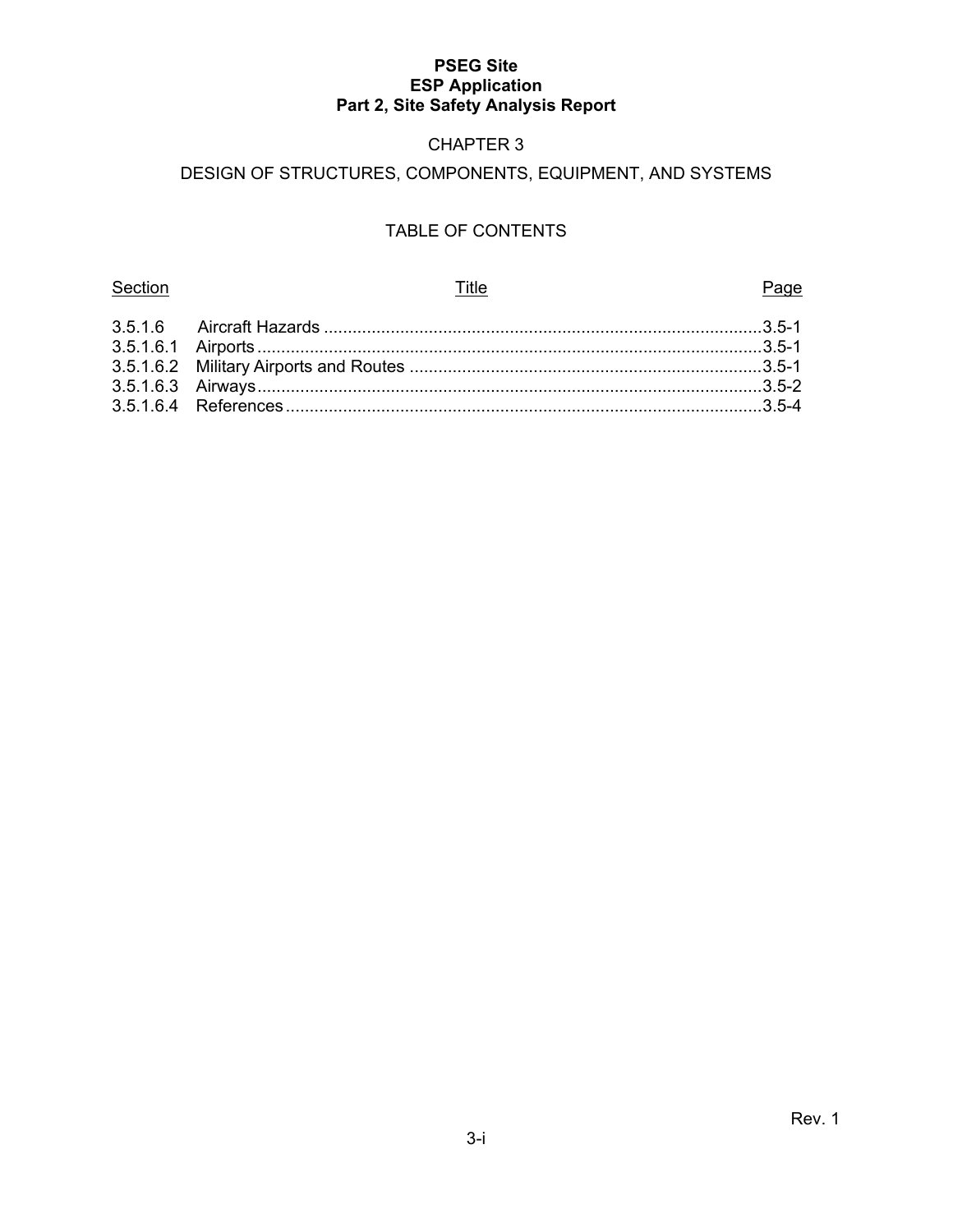## LIST OF TABLES

#### Number Title

- 3.5-1 Comparison of Projected Operations to Screening Limit for Nearby Airports
- 3.5-2 Two-Mile Screening of Airways from the PSEG Site
- 3.5-3 DOE Input Values for CONUS Average
- 3.5-4 Calculated Effective Areas
- 3.5-5 Probability per Year of an Aircraft Crash for Each Reactor Technology
- 3.5-6 Small Aircraft Resultant Probability Determination
- 3.5-7 Five-Mile Screening of Low-Level Military Training Routes from PSEG Site
- 3.5-8 Flight Traffic per Year on the Low-Level Military Training Routes near the PSEG Site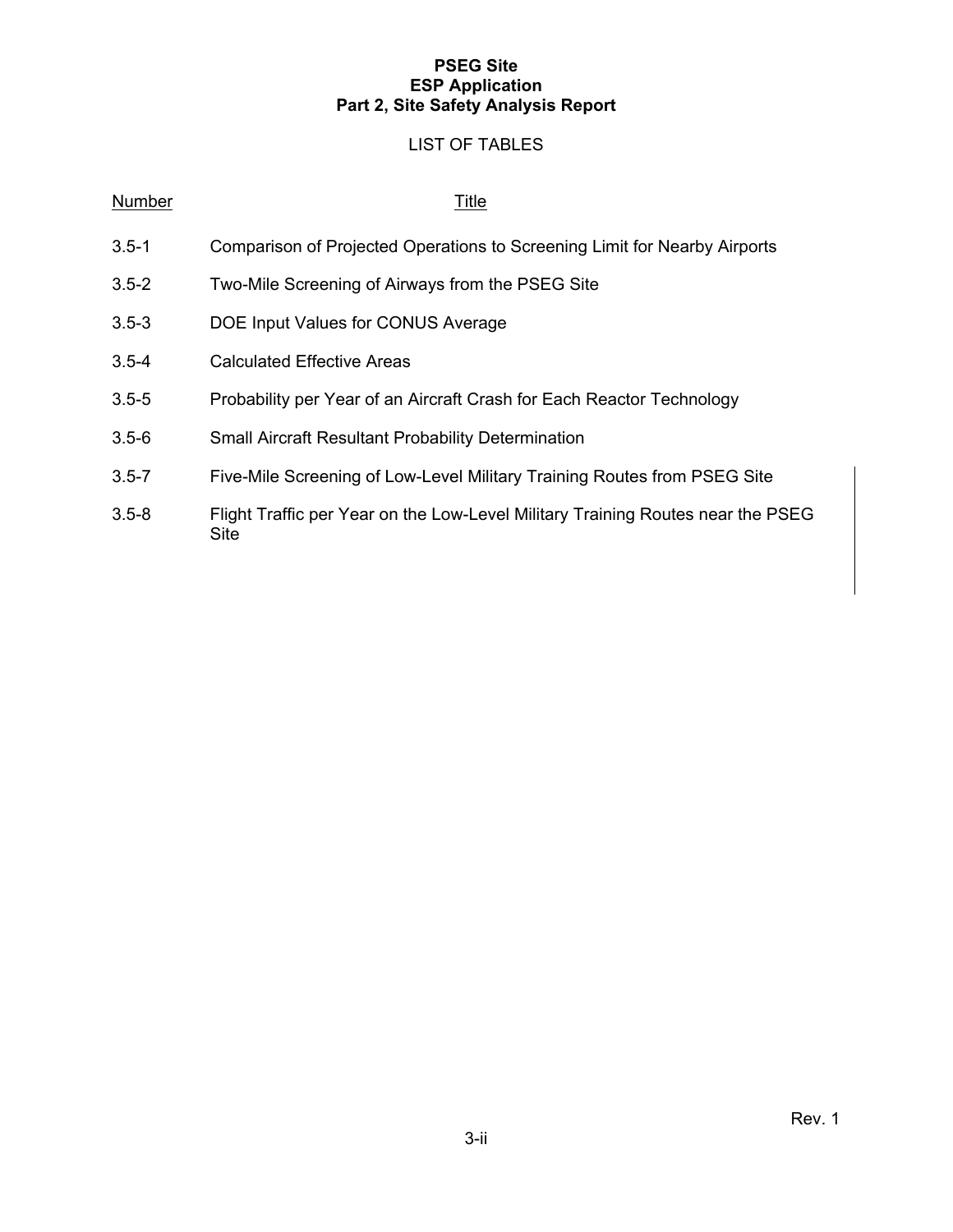# LIST OF FIGURES

Number Title

None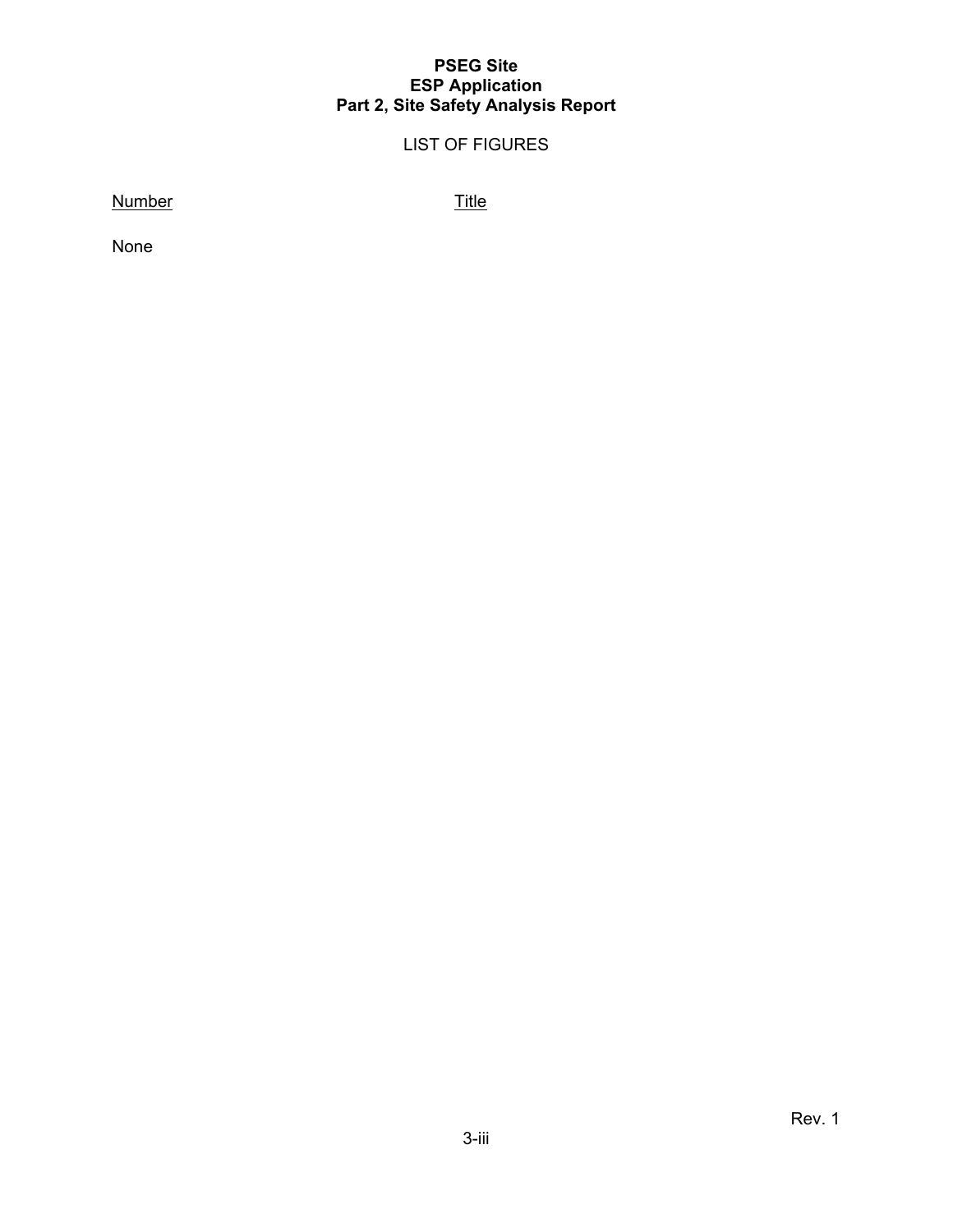## **CHAPTER 3**

#### **DESIGN OF STRUCTURES, COMPONENTS, EQUIPMENT, AND SYSTEMS**

#### 3.5.1.6 Aircraft Hazards

Airports and airways near the PSEG Site are discussed in Subsection 2.2.2 and shown in Figure 2.2-2. Aircraft hazards related to these airports and airways are evaluated in this section in accordance with NUREG-0800, *Standard Review Plan for the Review of Safety Analysis Reports for Nuclear Power Plant: LWR Edition*, to show that the hazards do not meet the NUREG-0800 Section 3.5.1.6 criteria and are not incorporated into the plant design basis.

#### 3.5.1.6.1 Airports

Plant-to-airport distance (D) is evaluated for each airport or helipad against its projected annual number of operations for distances between five and ten statute miles and distances greater than ten statute miles to determine whether the hazard probability requires further evaluation.

There are eight airports and helipads within five to ten miles of the new plant. Additionally, the Salem/Hope Creek helipad is located within five miles of the new plant and exists for corporate and emergency use. These facilities are listed in Table 2.2-11. The annual number of operations for each of these is described as sporadic. Due to the infrequent nature of these operations, these facilities do not present a safety hazard to the PSEG Site. There are no airports within five miles of the PSEG Site.

Table 2.2-11 lists six airports ten to thirty miles from the new plant along with the projected number of annual operations for the year 2025, where available. The hazard probability for these airports is considered acceptable if the projected annual number of operation is less than 1000  $D<sup>2</sup>$ . The screening limits are listed in Table 3.5-1. None of these airports require additional hazard probability evaluations, as the projected number of operations for each airport does not exceed the respective screening limit.

#### 3.5.1.6.2 Military Airports and Routes

New Castle County Airport is the closest facility with military operations (Air National Guard), and it is located 14.5 mi. northeast of the site. The closest dedicated military facility is Dover Air Force Base, located 23.8 miles from the site. The method of calculating hazard probabilities of these facilities are discussed in Subsection 3.5.1.6.1.

The closest military training routes (MTRs) are six slow speed low-altitude MTRs (SR800, SR805, SR844, SR845, SR846, and SR847). These MTRs are used by the Delaware Air National Guard (DANG). The nearest edge of these MTRs is located within approximately five statute miles of the PSEG Site (see Table 3.5-7). The annual traffic for these six MTRs is provided by the DANG and shown in Table 3.5-8. Military training route VR1709 is located 37 miles from the plant. The flight data for this route is not available from the Federal Aviation Administration (FAA) to verify that the number of flights does not exceed 1000 per year.

However, the distance from the PSEG Site to the nearest edge of any military base and MTR VR1709 significantly exceeds the five statute miles stated in the NUREG-0800, Section 3.5.1.6,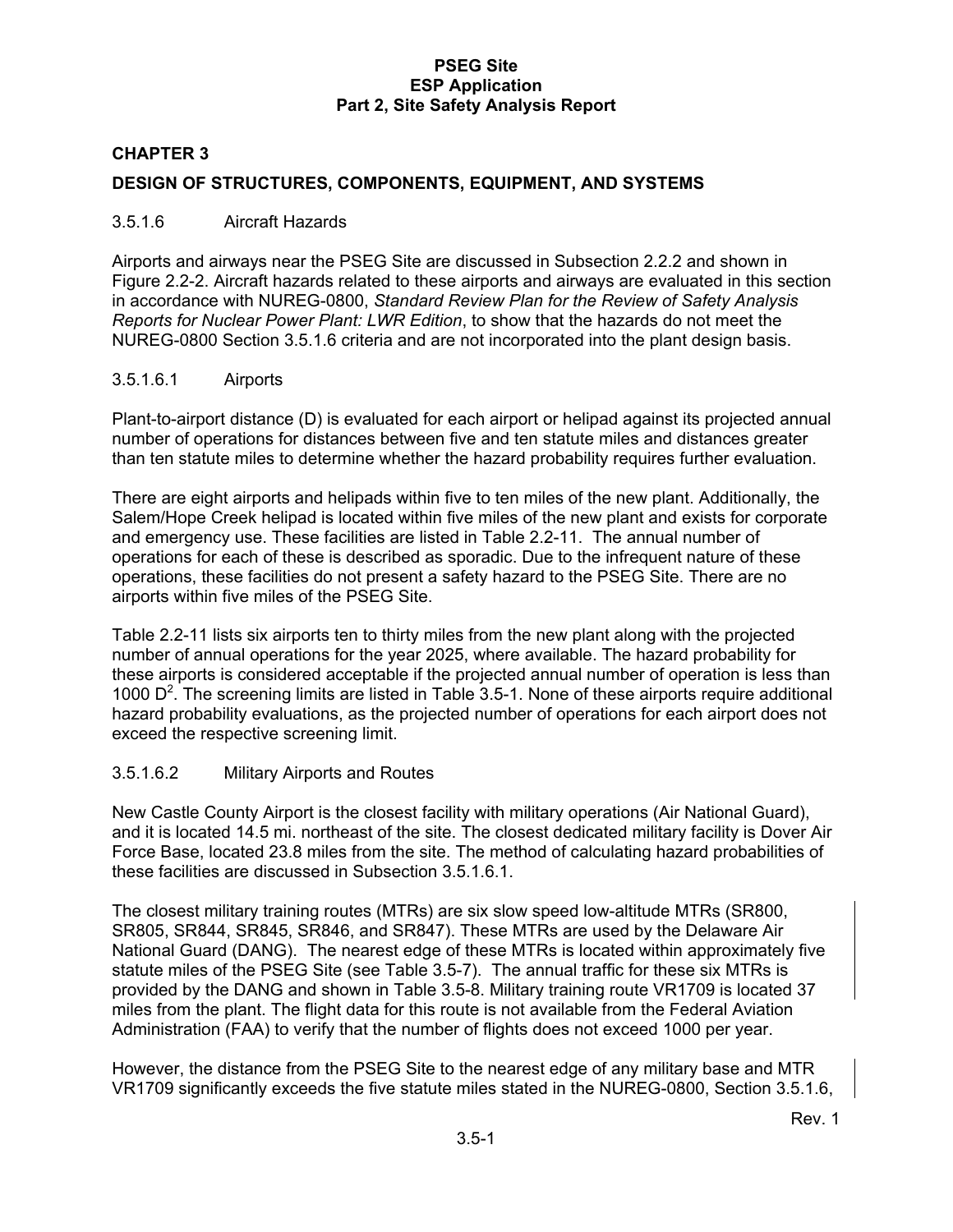acceptance criteria. Therefore military flight operations on VR1709 do not present a safety hazard to the PSEG Site.

#### 3.5.1.6.3 Airways

Any federal airway, holding pattern, or approach pattern with a nearest edge greater than 2 statute miles from the PSEG Site is screened out from requiring additional hazard probability evaluations per the NUREG-0800 Section 3.5.1.6, acceptance criteria.

A review of public airports within twenty miles of the PSEG Site indicates that there are no holding or approach patterns within two miles of the PSEG Site.

Figure 2.2-2 shows six airways (federal and jet) and their corresponding centerlines within ten miles of the PSEG Site center. Each airway is conservatively evaluated from its nearest edge to the edge of the PSEG Site, which is two-tenths of a mile from the PSEG Site center. As listed in Table 3.5-2, three of the identified airways (V123-312, V29 and J42-150) are within the two-mile screening criteria, thus a detailed review is performed.

NUREG-0800, Section 3.5.1.6, Item III.2 provides a method for estimating the probability per year of an aircraft crashing into the plant.

The number of flights per year along airways centered within ten miles of the new plant and its breakdown into aircraft type was requested from the FAA to complete SRP Item III.2 methodology. The FAA response does not contain the number of flights per year from military aircraft and from non-military aircraft for each airway. The response contains radar hits on a 20 nautical mile grid centered on the site. This defeats the purpose of evaluating each airway separately, because several airways overlap in this grid area. The FAA also provided the flight plan data for each of the airways. However, a comparison of the flight plan data to the radar-hit data indicates that the flight plan data is incomplete. Discussions with the FAA confirm that the flight plan data is not complete and therefore is not used for the analysis.

Due to the unavailability of specific information required to perform the analysis using the NUREG-0800, Section 3.5.1.6, formula, an alternate methodology outlined in Department of Energy (DOE) Standard DOE-STD-3014-96 (Reference 3.5-1) utilizing crash rates for nonairport operations is used for each of the four reactor technologies under consideration.

The non-airport crash impact frequency evaluation is determined from Reference 3.5-1 using the following "four-factor formula":

$$
Fj = NjPjfj(x,y)Aj
$$
 (Equation 3.5-1)

Where:

|  | $F_i$ = crash impact frequency                                                                     |
|--|----------------------------------------------------------------------------------------------------|
|  | = each type of aircraft suggested in the DOE Standard                                              |
|  | $N_iP_i$ = expected number of in-flight crashes per year                                           |
|  | $f_i(x,y)$ = probability, given a crash, that the crash occurs in a 1-square-mile area surrounding |
|  | the facility                                                                                       |
|  | $A_i$ = effective plant area                                                                       |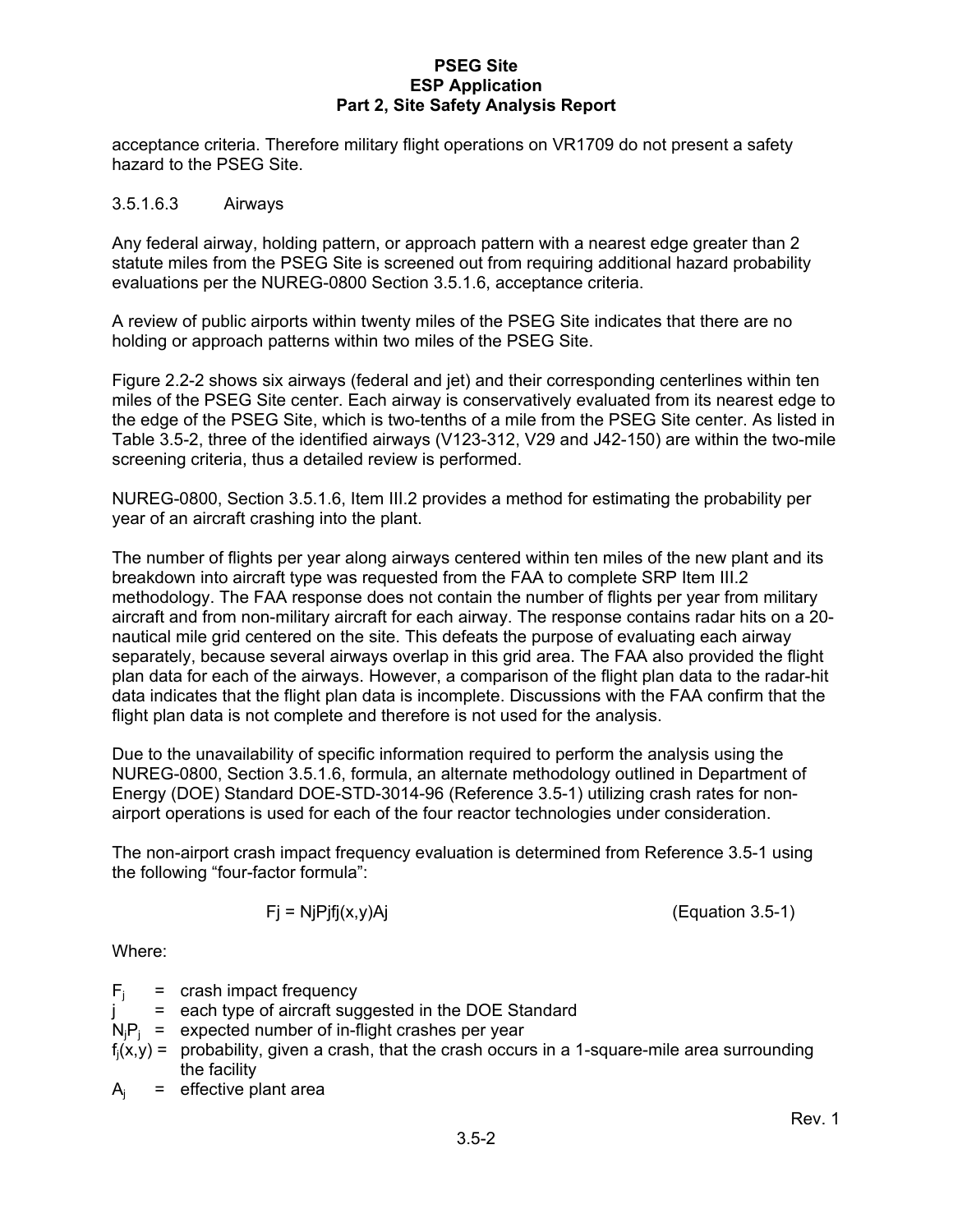Tables B-14 and B-15 of DOE-STD-3014-96 provide  $N_iP_i f_i(x,y)$  values applicable for specific DOE sites. In addition, DOE-STD-3014-96 also includes crash probabilities for unspecified locations in the Continental United States (CONUS) in Tables B-14 and B-15 of that document. Therefore, CONUS Average values are used for the new plant and are listed in Table 3.5-3. (Reference 3.5-1)

The effective plant area  $(A<sub>i</sub>)$  for the new plant depends on the length, width, and height of the facility, as well as the aircraft's wingspan, skid distance, and impact angle as explained below: (Reference 3.5-1)

\n- \n
$$
A_i = A_f + A_s
$$
\n (Equation 3.5-2)\n
\n- \n Where:\n  $A_f = (WS + R) \cdot H \cdot \cot \Phi + (2 \cdot L \cdot W \cdot WS) / R + L \cdot W$ \n (Equation 3.5-3)\n
\n- \n And:\n  $A_s = (WS + R) \cdot S$ \n (Equation 3.5-4)\n
\n- \n Where:\n  $A_f = \text{effective fly-in area}$ \n $A_s = \text{effective skid area}$ \n $WS = \text{aircraft wingspan} (Table 3.5-3)$ \n $R = \text{length of the diagonal of the facility} = (L^2 + W^2)^{0.5}$ \n $H = \text{facility height, facility-specific} \cot \Phi = \text{mean of the cotangent of the aircraft impact angle} (Table 3.5-3)$ \n $L = \text{length of facility, facility-specific}$ \n $W = \text{width of facility, facility-specific}$ \n $S = \text{aircraft skid distance (mean value)} (Table 3.5-3)$ \n
\n

The total effective areas for each reactor technology are provided in Table 3.5-4.

Crash impact probabilities for the five aircraft types are added to determine the overall probability for small and large aircraft. Small aircraft consist of air taxis, general aviation and small military. Large aircraft consist of air carriers and large military. Results of this analysis are listed in Table 3.5-5 for small and large aircraft.

The NUREG-0800, Section 3.5.1.6, acceptance criteria for aircraft accident probability of occurrence that could lead to radiological consequences in excess of 10 CFR 100 exposure guidelines is less than an order of magnitude of 1E-07 per year. The analysis determined that large aircraft meet the NUREG-0800, Section 3.5.1.6, acceptance criteria. The calculated crash probability for large aircraft is less than 1E-07 for all reactor technologies.

The calculated crash probability for small aircraft alone does not meet the NUREG-0800, Section 3.5.1.6, acceptance criteria for each of the reactor technologies. However, the potential for a small aircraft crash to cause a radiological release is much less than for large aircraft. The crash probabilities for each reactor technology are used to conservatively determine the core damage frequency (CDF) caused by a small aircraft crash. The resultant CDFs (Table 3.5-6) for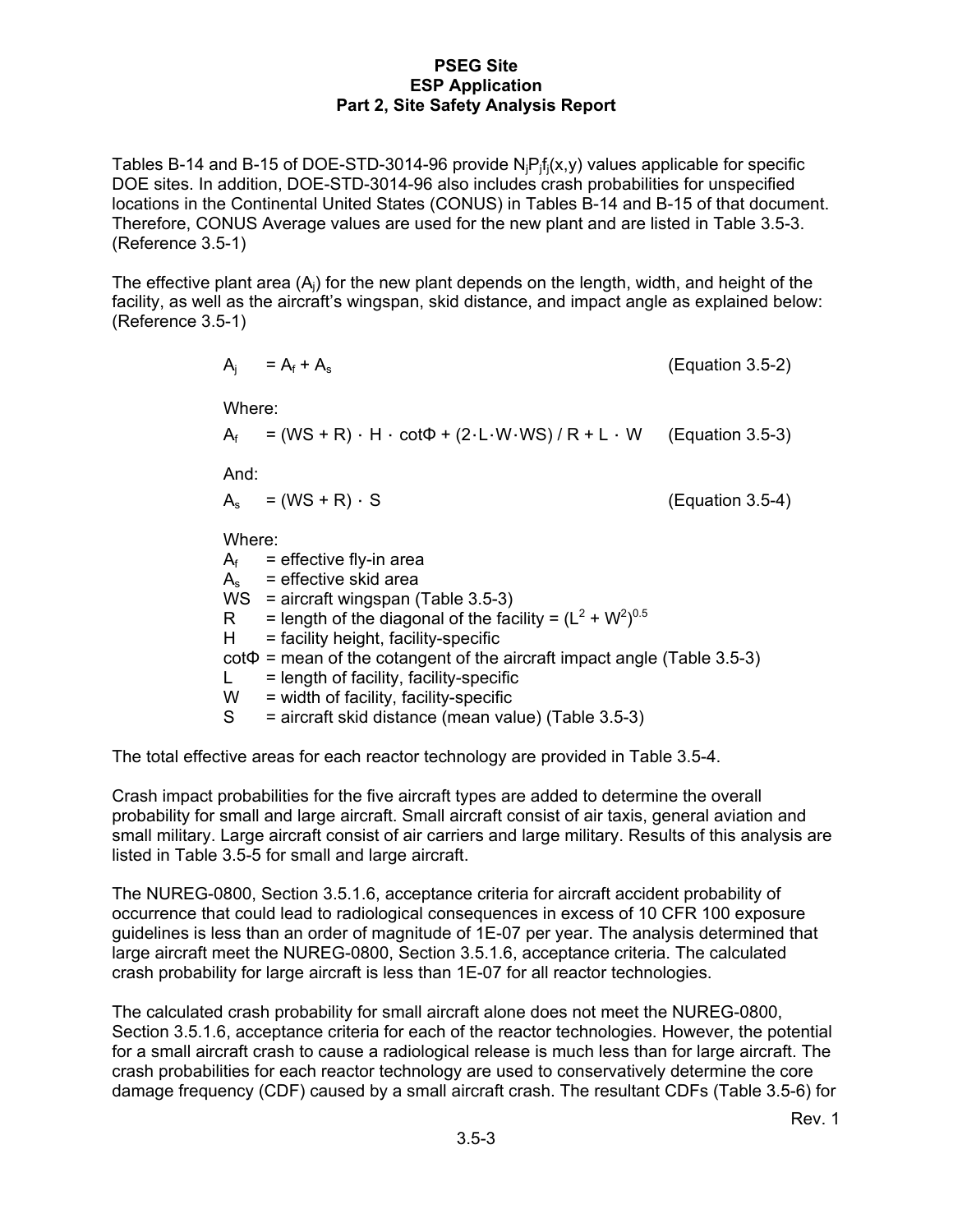each of the reactor technologies meet the NUREG-0800, Section 3.5.1.6 acceptance criteria of less than 1E-07.

- 3.5.1.6.4 References
- 3.5-1 DOE-STD-3014-96, "Accident Analysis for Aircraft Crash into Hazardous Facilities," U.S. Department of Energy, October 1996, Reaffirmed May, 2006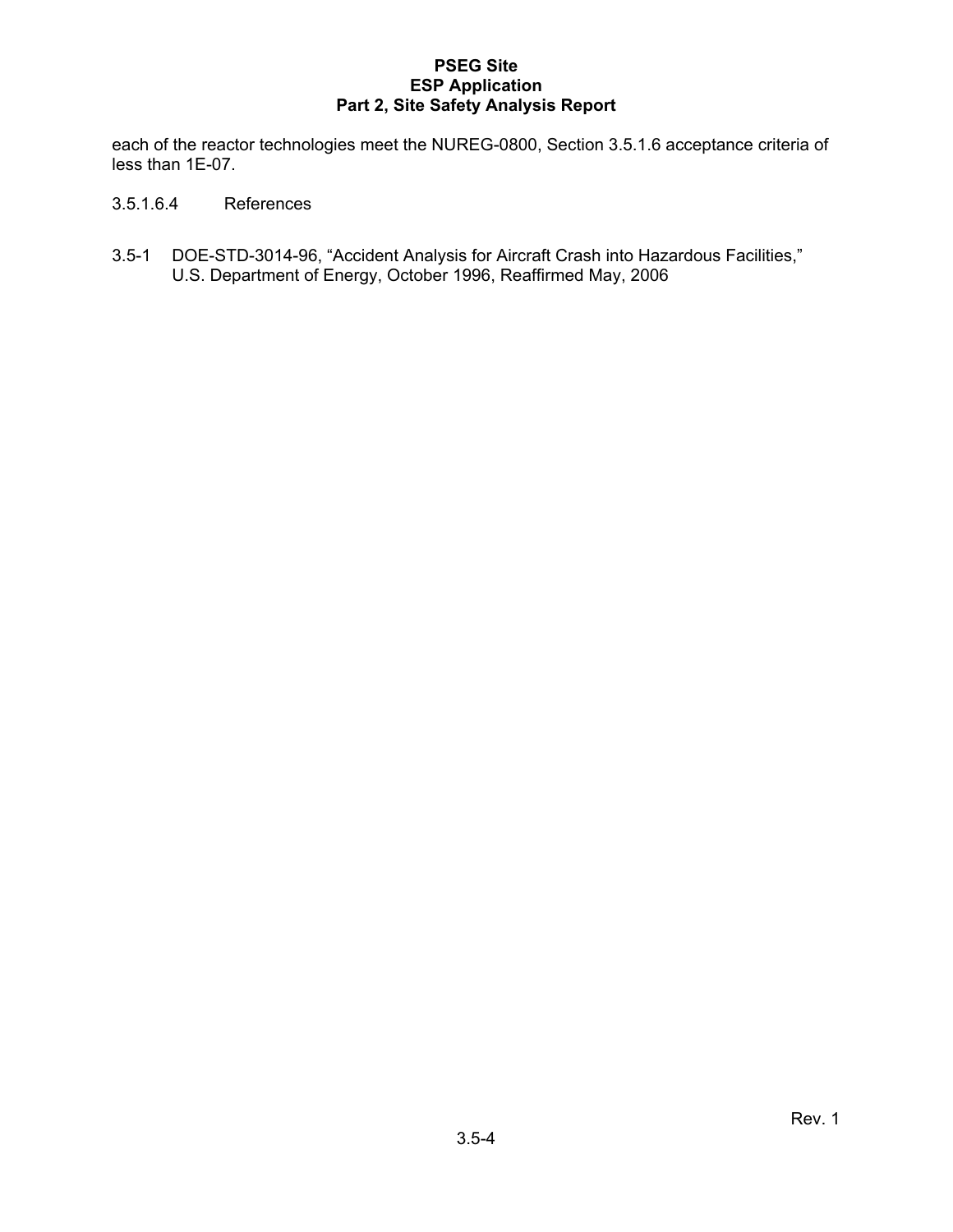#### **Table 3.5-1**

# **Comparison of Projected Operations to Screening Limit for Nearby Airports**

| <b>Airport</b>                           | Listed<br><b>Distance</b><br>(miles) | <b>Number of</b><br><b>Operations</b><br>(Year 2025) | <b>Screening</b><br>Limit = $1000^{\ast}D^{2}$ |
|------------------------------------------|--------------------------------------|------------------------------------------------------|------------------------------------------------|
| Summit<br>Airport                        | 10.4                                 | 77,819                                               | 108,160                                        |
| <b>New Castle</b><br>Airport             | 14.5                                 | 108,881                                              | 210,250                                        |
| Delaware<br>Airpark                      | 17.2                                 | 53,697                                               | 295,840                                        |
| Dover Air<br>Force Base                  | 23.8                                 | 123,735 $(a)$                                        | 566,440                                        |
| <b>Millville</b><br>Airport              | 25.4                                 | 42,610                                               | 645,160                                        |
| Philadelphia<br>International<br>Airport | 32.2                                 | 696,178                                              | 1,036,840                                      |

a) Number of operations is provided for the year 2007.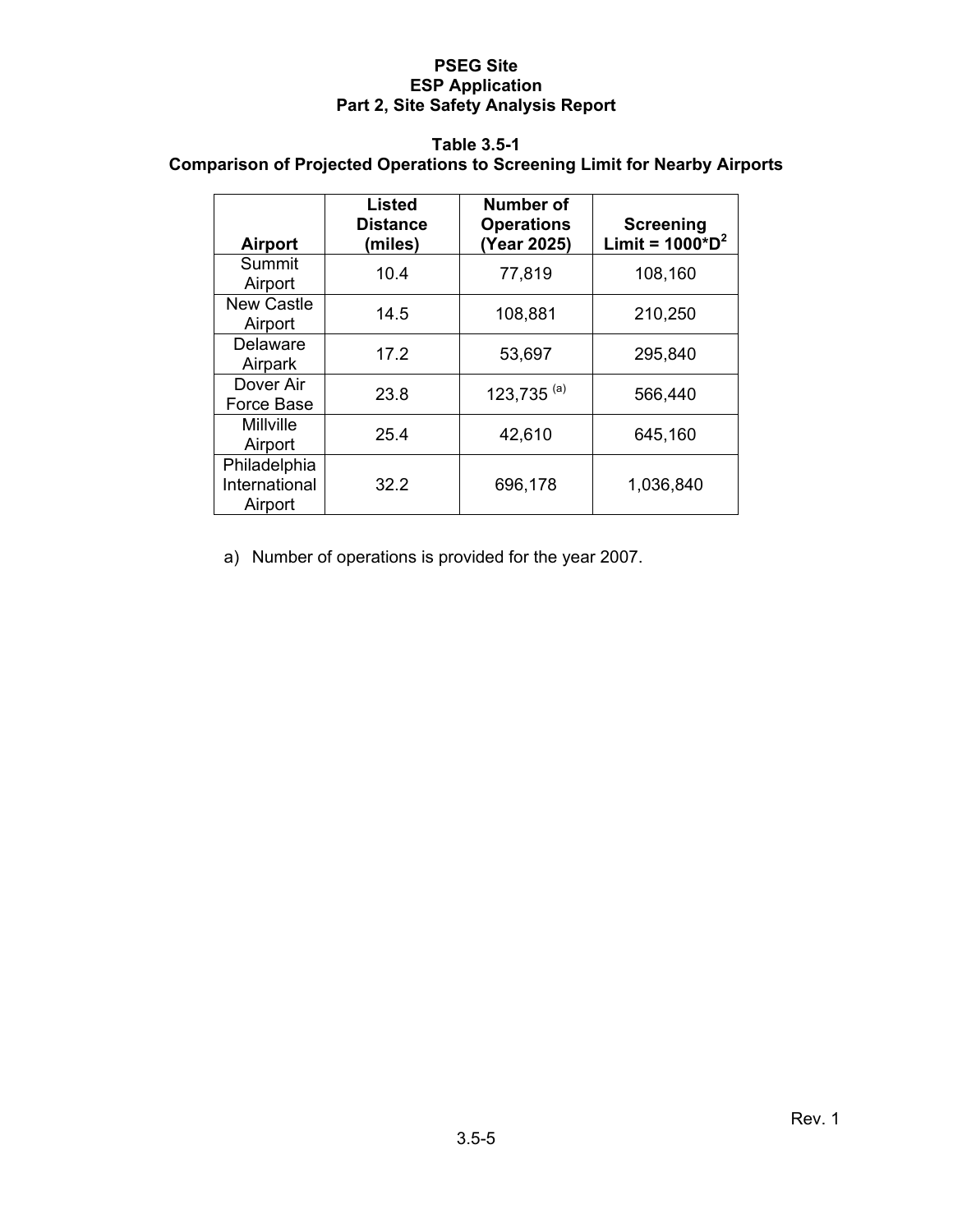## **Table 3.5-2**

# **Two-Mile Screening of Airways from the PSEG Site**

| Airway   | <b>Distance</b><br>from Airway<br><b>Centerline to</b><br><b>PSEG Site</b><br><b>Center</b> | <b>Distance</b><br>from Airway<br><b>Centerline to</b><br><b>PSEG Site</b><br><b>Edge</b> | <b>Airway Width</b>  | <b>Distance from</b><br>edge of airway<br>to site edge |
|----------|---------------------------------------------------------------------------------------------|-------------------------------------------------------------------------------------------|----------------------|--------------------------------------------------------|
|          | miles <sup>(a)</sup>                                                                        | miles <sup>(a)</sup>                                                                      | miles <sup>(a)</sup> | miles <sup>(a)</sup>                                   |
| V123-312 | 0.5                                                                                         | 0.3                                                                                       | 9.2                  | 'b`                                                    |
| V29      | 1.1                                                                                         | 0.9                                                                                       | 9.2                  | b,                                                     |
| V157     | 7.1                                                                                         | 6.9                                                                                       | 9.2                  | 2.3                                                    |
| V213     | 9.4                                                                                         | 9.2                                                                                       | 9.2                  | 4.6                                                    |
| J42-150  | 0.8                                                                                         | 0.6                                                                                       | 11.5                 | (b)                                                    |
| J191     | 9.7                                                                                         | 9.5                                                                                       | 11.5                 | 3.8                                                    |

a) statute miles

b) PSEG Site is within the airway width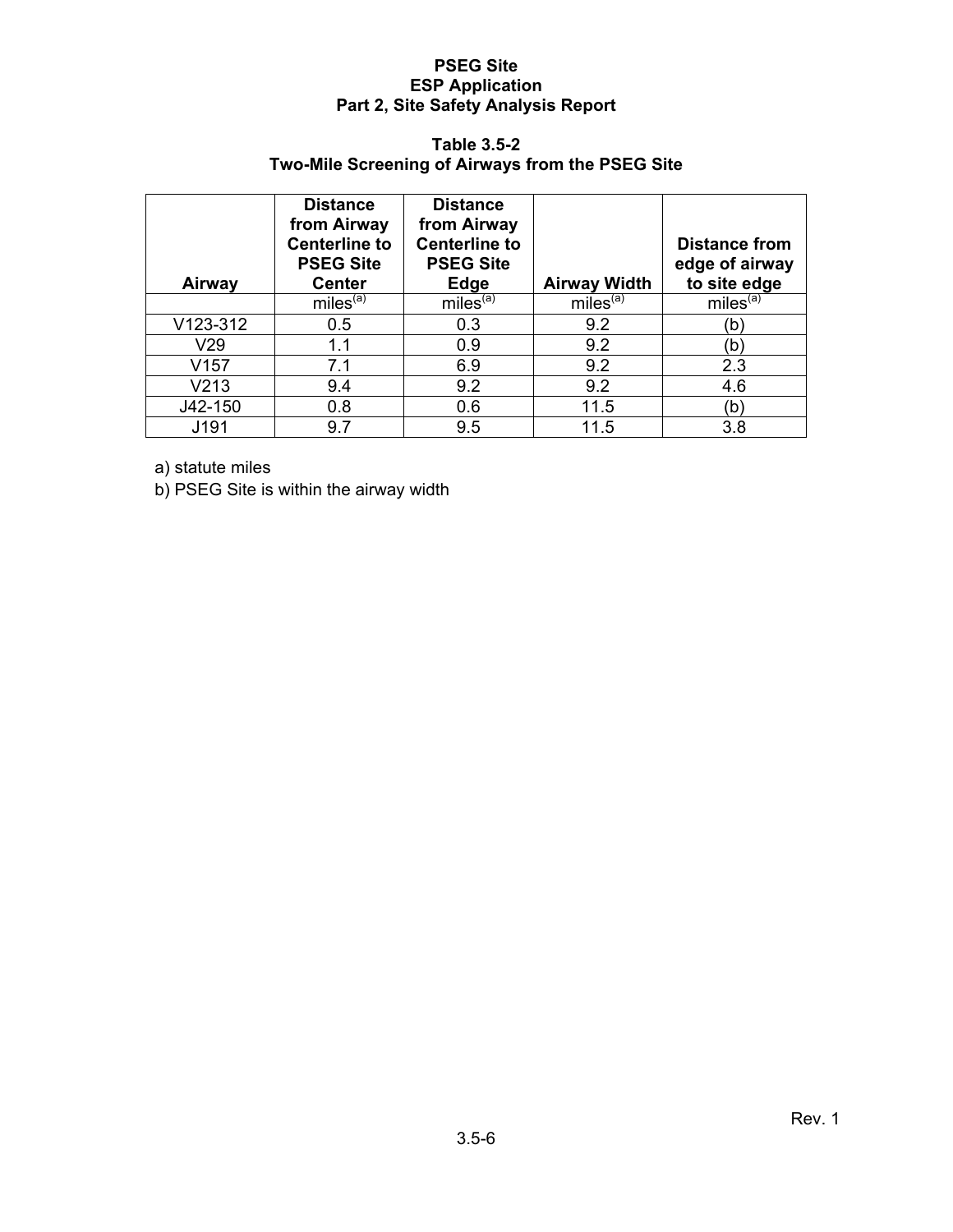## **Table 3.5-3 DOE Input Values for CONUS Average**

## **NjPjfj(x,y) Values**

|                         | NjPjfj(x,y) Value <sup>(a)</sup><br>$(1/\text{mi}^2)$ |
|-------------------------|-------------------------------------------------------|
| <b>Air Carrier</b>      | 4E-7                                                  |
| Air Taxi                | $1E-6$                                                |
| <b>General Aviation</b> | $2E-4$                                                |
| <b>Small Military</b>   | 4E-6                                                  |
| <b>Large Military</b>   | $2F-7$                                                |

# **Effective Area Input Values**

|                       | WS <sup>(b)</sup> | $\cot\Phi^{(c)}$ | $S^{(d)}$<br>ft.) |
|-----------------------|-------------------|------------------|-------------------|
| <b>Air Carrier</b>    | 98                | 10.2             | 1440              |
| <b>Air Taxi</b>       | 59                | 10.2             | 60                |
| <b>General</b>        |                   |                  |                   |
| <b>Aviation</b>       | 50                | 8.2              | 60                |
| <b>Small Military</b> | 110               | 10.4             | 447               |
| <b>Large Military</b> | 223               | 97               | 368               |

a) Reference 3.5-1, Tables B-14 and B-15

b) Reference 3.5-1, Table B-16

c) Reference 3.5-1, Table B-17

d) Reference 3.5-1, Table B-18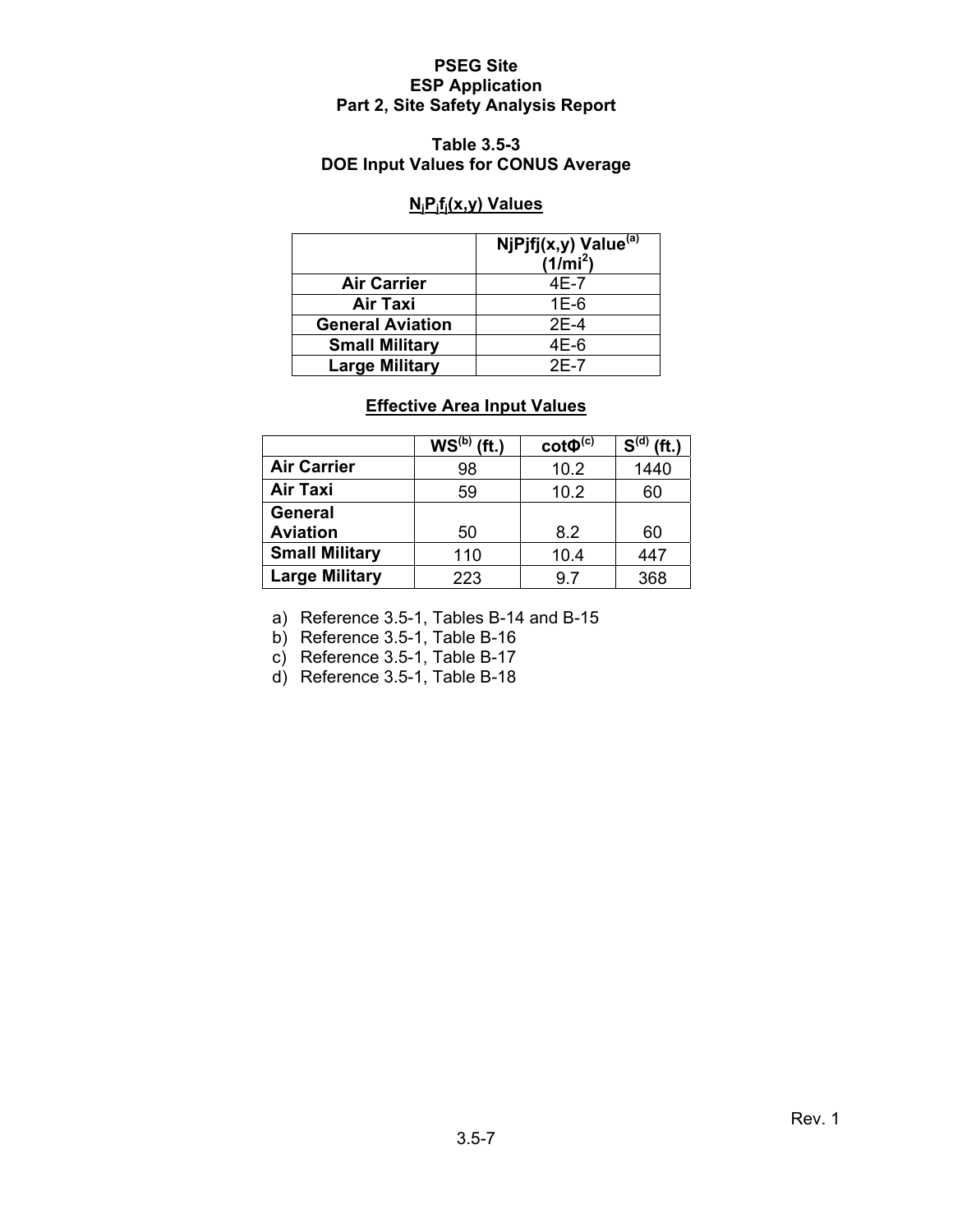## **Table 3.5-4 Calculated Effective Areas (sq. mi.)**

|                         | AP1000   | <b>ABWR</b> | <b>US-APWR</b> | U.S. EPR |
|-------------------------|----------|-------------|----------------|----------|
| Air Carrier             | 5.29E-02 | 1.05E-01    | 1.08E-01       | 1.48E-01 |
| Air Taxi                | 2.86E-02 | 4.30E-02    | 6.04E-02       | 6.81E-02 |
| <b>General Aviation</b> | 2.27E-02 | 3.51E-02    | 4.88E-02       | 5.61E-02 |
| <b>Small Military</b>   | 4.02E-02 | 6.75E-02    | 8.25E-02       | 1.01E-01 |
| Large Military          | 4.89E-02 | 8.13E-02    | 9.86E-02       | 1.21E-01 |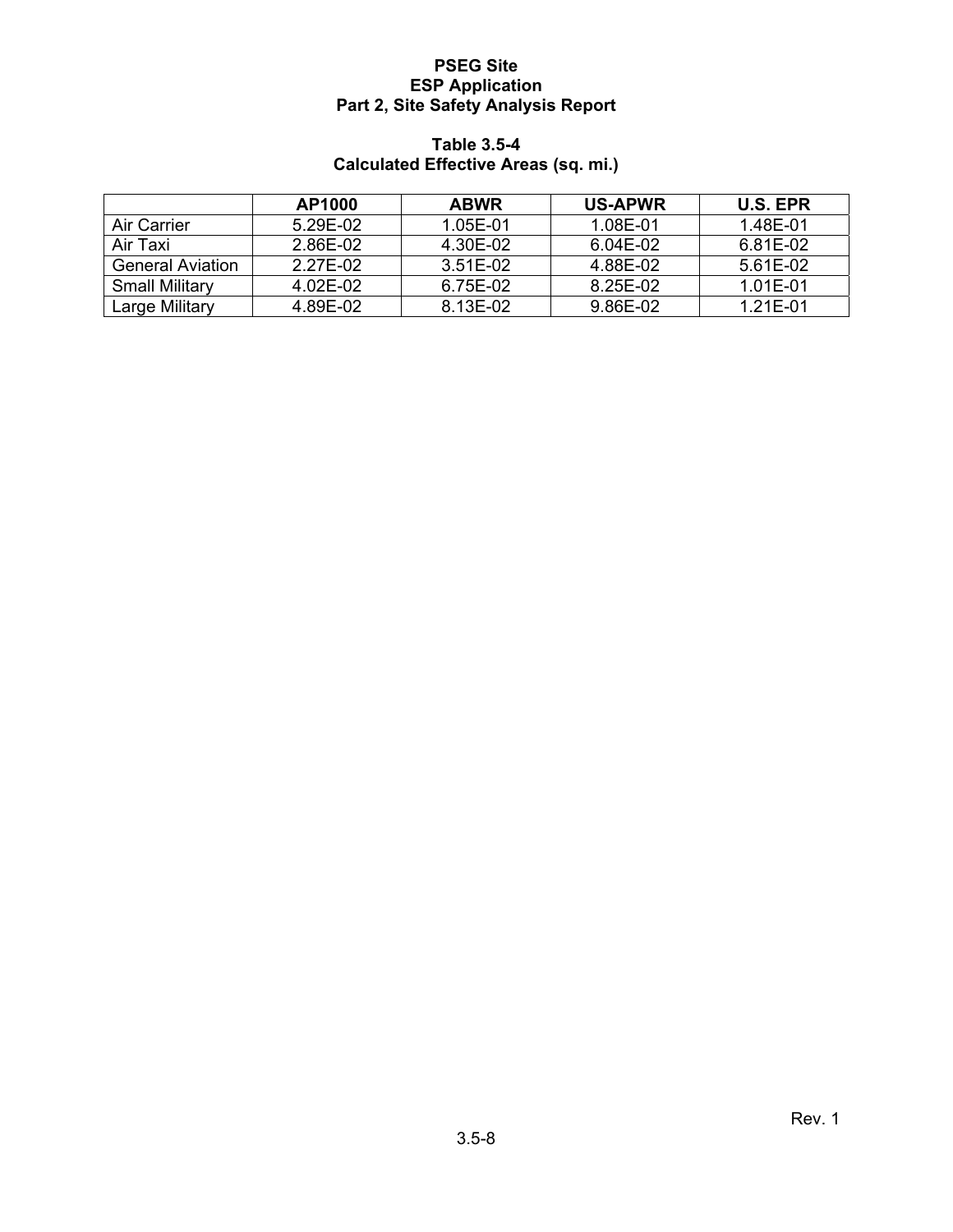#### **Table 3.5-5**

# **Probability per Year of an Aircraft Crash for Each Reactor Technology**

| $AP1000^{(a)}$<br><b>ABWR</b> |            | <b>US-APWR</b> |          | <b>U.S. EPR</b>                           |          |          |             |
|-------------------------------|------------|----------------|----------|-------------------------------------------|----------|----------|-------------|
| Small                         | Large      | Small          | Large    | Small                                     | Large    | Small    | Large       |
| Aircraft                      | Aircraft   | Aircraft       | Aircraft | Aircraft                                  | Aircraft | Aircraft | Aircraft    |
| 4.74E-06                      | $3.12E-08$ |                |          | 7.33E-06   5.85E-08   1.01E-05   6.65E-08 |          | 1.17E-05 | $19.36E-08$ |

a) For AP1000, calculated probability is for a single unit. PSEG is considering construction of dual units for this reactor technology at the PSEG Site.

 $\overline{\phantom{a}}$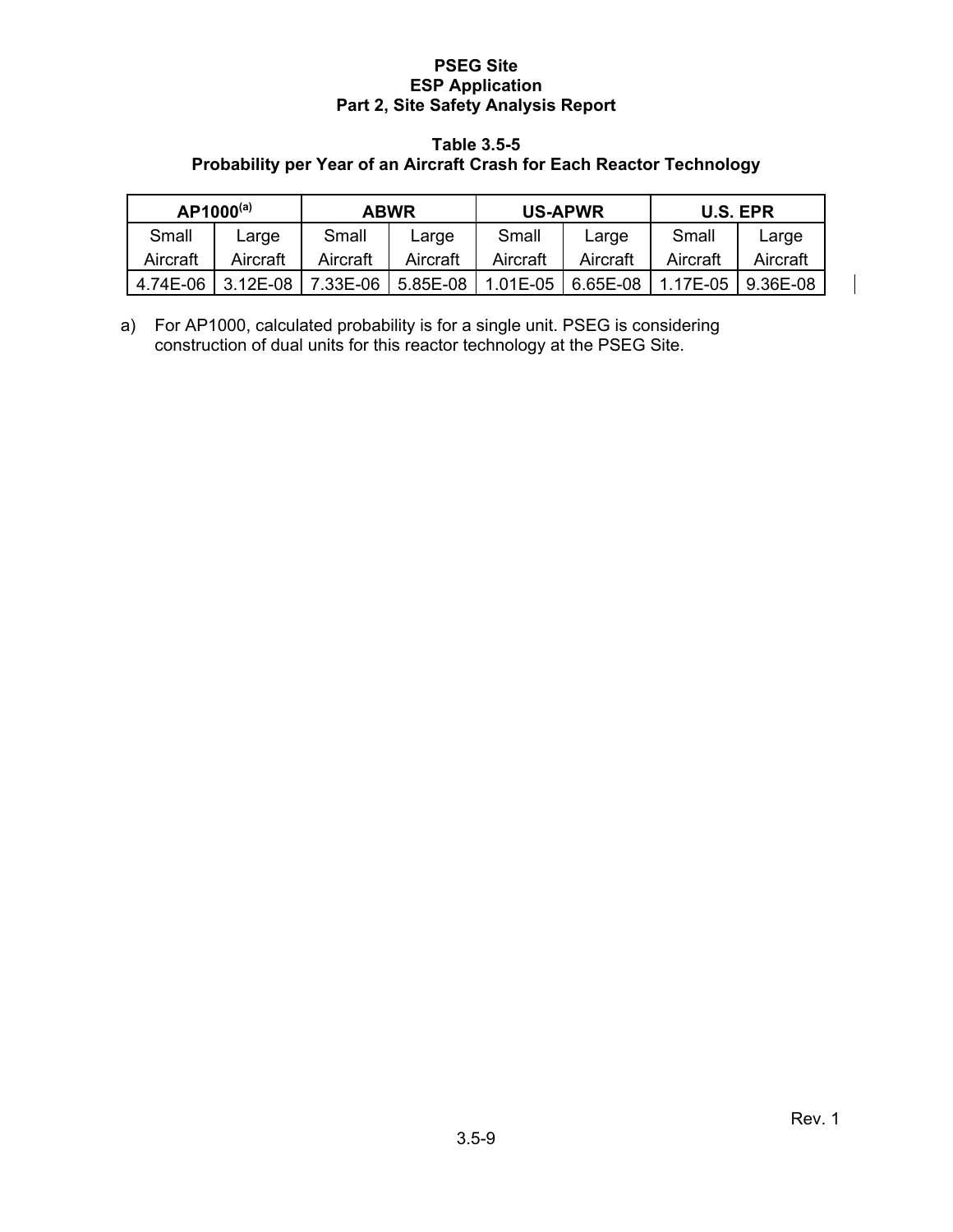#### **Table 3.5-6**

# **Small Aircraft Resultant Probability Determination**

| <b>Reactor Technology</b>               | $AP1000^{(a)}$          | <b>ABWR</b>        | <b>US-APWR</b>    | <b>U.S. EPR</b>    |
|-----------------------------------------|-------------------------|--------------------|-------------------|--------------------|
| <b>Small Aircraft Crash Probability</b> | 4.74E-06                | 7.33E-06           | 1.01E-05          | 1 17F-05           |
| CDF Probability                         | 2 77F-13 <sup>(b)</sup> | $2.33E - 08^{(b)}$ | $2.2E - 08^{(b)}$ | $1.03E - 08^{(b)}$ |

a) For AP1000, calculated probability is for a single unit. PSEG is considering construction of dual units for this reactor technology at the PSEG Site.

b) Less than NUREG-0800, Section 3.5.1.6 acceptance criteria of 1E-07.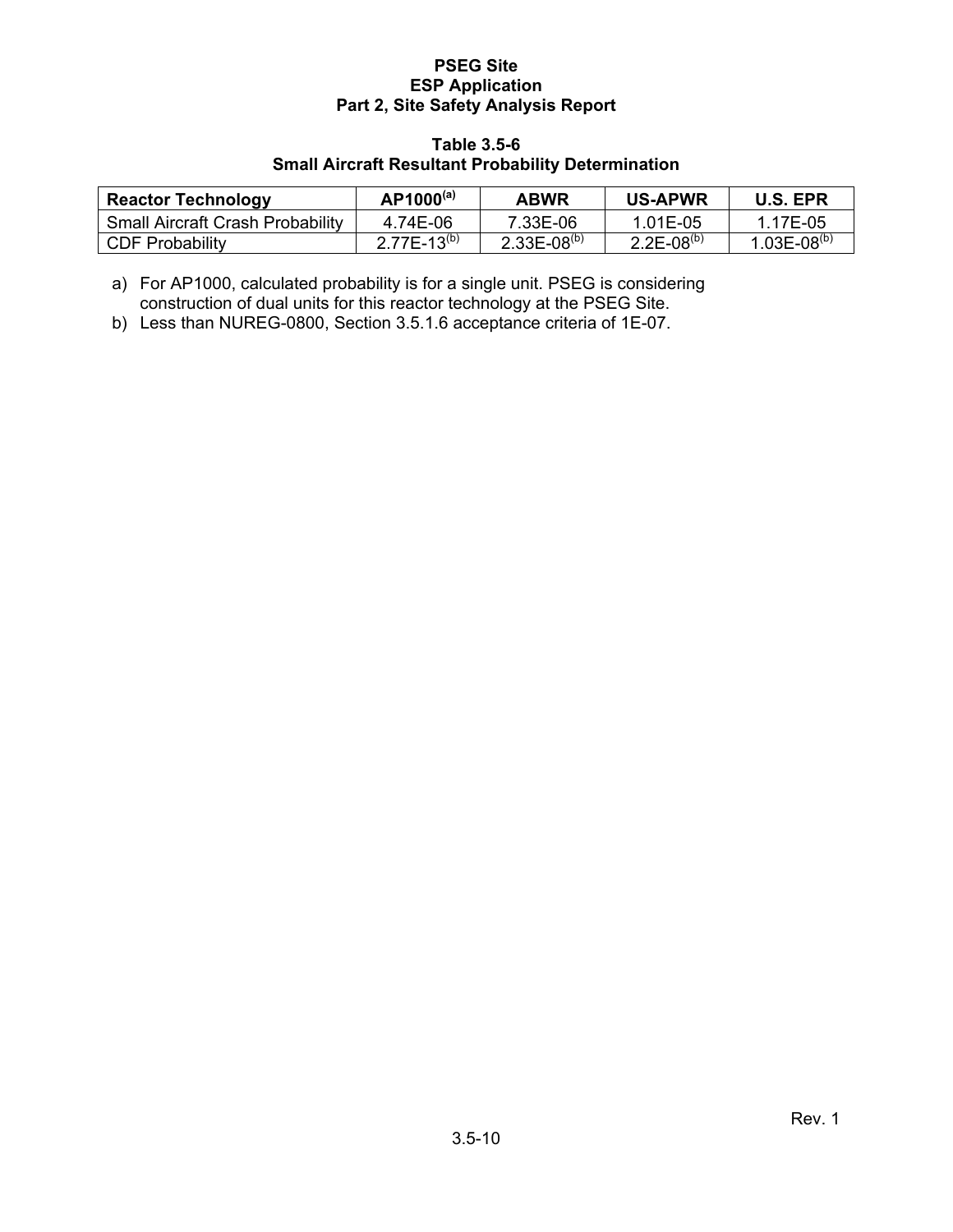## **Table 3.5-7**

# **Five-Mile Screening of Low-Level Military Training Routes from PSEG Site**

| Low-Level<br><b>Military Training</b><br><b>Route (MTR)</b> | <b>Distance from</b><br><b>MTR Centerline</b><br>to PSEG Site<br>Center (mi.) | <b>Distance from</b><br><b>MTR Centerline</b><br>to PSEG Site<br>Edge<br>(mi.) | <b>Distance</b><br>from MTR<br><b>Edge to MTR</b><br><b>Centerline</b><br>(mi.) | <b>Distance from</b><br><b>Edge of MTR</b><br>to Site Edge<br>(mi.) |
|-------------------------------------------------------------|-------------------------------------------------------------------------------|--------------------------------------------------------------------------------|---------------------------------------------------------------------------------|---------------------------------------------------------------------|
| <b>SR800</b>                                                | 7.75                                                                          | 7.55                                                                           | 3.45                                                                            | 4.10                                                                |
| <b>SR805</b>                                                | 5.90                                                                          | 5.70                                                                           | 3.45                                                                            | 2.25                                                                |
| <b>SR844</b>                                                | 6.62                                                                          | 6.42                                                                           | 4.6                                                                             | 1.82                                                                |
| <b>SR845</b>                                                | 4.84                                                                          | 4.64                                                                           | 4.6                                                                             | 0.04                                                                |
| <b>SR846</b>                                                | 6.62                                                                          | 6.42                                                                           | 4.6                                                                             | 1.82                                                                |
| <b>SR847</b>                                                | 5.27                                                                          | 5.07                                                                           | 5.75                                                                            | (a)                                                                 |

Notes:

a) PSEG Site is within the airway width.